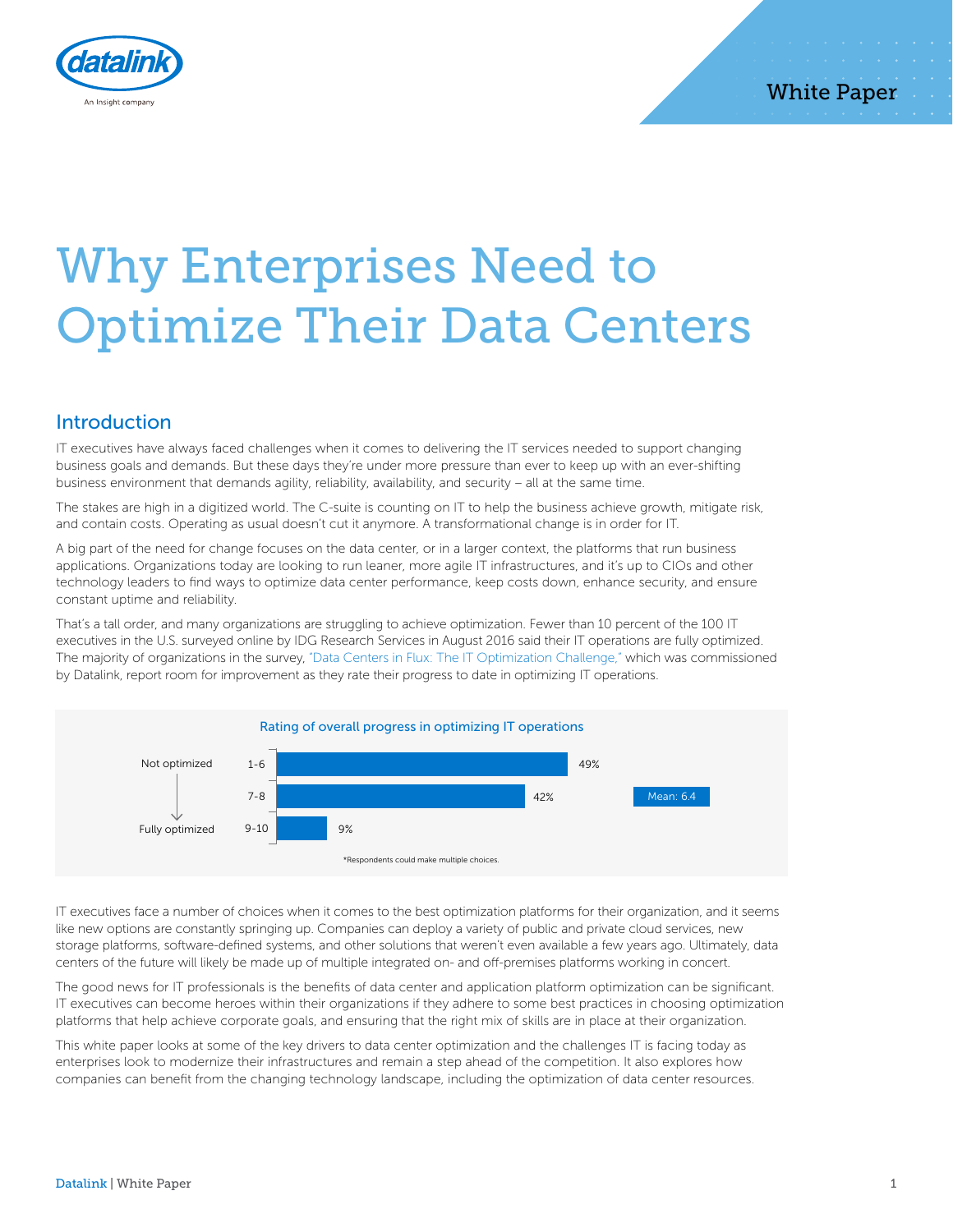# Key Drivers for Data Center Optimization

According to the IDG Research survey, a number of factors are driving organizations to optimize their IT infrastructures including data centers.

## The "always on" expectation

The business world has largely gone digital, with most transactions taking place electronically. Employees, customers, business partners, service providers and others in the corporate ecosystem expect a company's networks and applications to be "always on" and accessible. There is no such thing as off hours for businesses anymore, regardless of which industry they are in.

The growth of mobile technology as a way to access and use business applications has added to the need for high availability of data centers. Users want to be able to access enterprise networks and data from any location and at any time.

Data centers need to be up and running constantly in order to support this kind of demand. They also need to have enough capacity to support shifting demands for computing power and storage.

There is also heightened demand for fast delivery of products and services to the market. Speed is everything in business today, and the faster companies can deliver – whether it's new applications to users or new products to customers – the greater the chance for increased revenue.

## Cost containment

Another driver is the need to keep IT costs down. The latest data center technologies offer the potential for cost reductions through more efficient use of resources such as server and storage capacity. Hand in hand with this is the desire to operate more energy-efficient data centers as part of efforts to run greener IT environments.

Data centers also have to operate optimally because many companies lack the IT resources needed to handle maintenance and support. The more automation and efficiency there is in the data center, the less reliance on staffers to handle non-strategic tasks.

The existence of technologies and service delivery options such as cloud computing, virtualization, flash storage, and hyperconvergence have made it easier for companies to optimize their data centers. In recent years, it's become the norm for organizations to operate largely virtual data centers that provide more agile offerings to optimize internal costs. At the same time, they can move certain workloads and applications to cloud offerings, including software as a service (SaaS) or even the public cloud for innovative projects, in order to optimize resources to the best available platforms.

## Keeping up with the competition

There is an impetus to optimize data centers simply because competitors are doing it. Companies don't want to be left in the dust because they have not updated their IT infrastructures, while others in their industry have already done so.

And yet despite all these drivers, as the IDG Research data points out, many organizations are not far along in their efforts to optimize their data centers.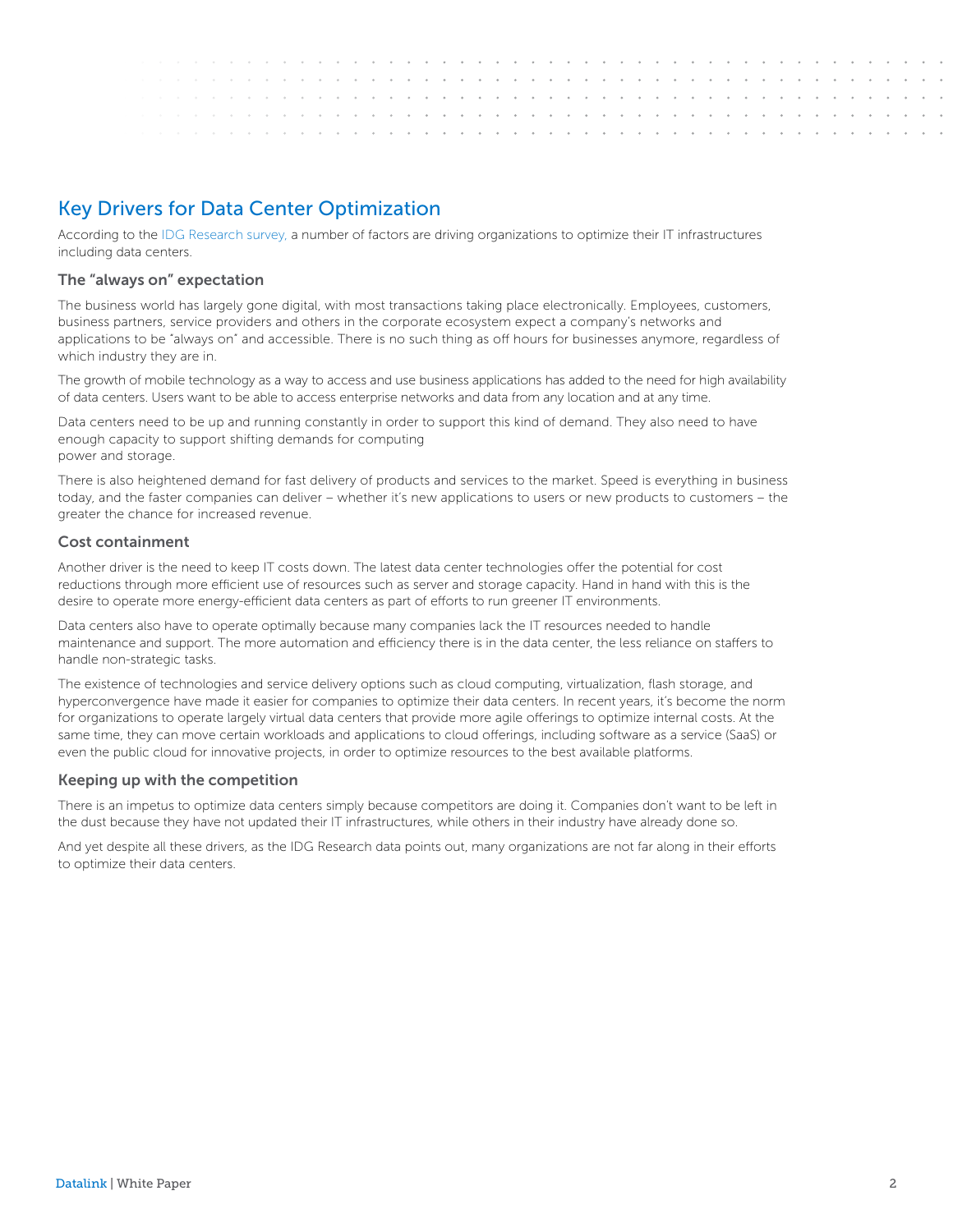# Challenges that Hinder Progress

Companies are facing a number of challenges that are inhibiting their efforts to optimize their data centers. The biggest challenge, according to the IDG Research survey, is balancing day-to-day operations with the time needed for innovation and business initiatives.

| Challenges to optimizing your IT operations                                                                                                                                      |                                                                   |                                            |                                                                                       |  |  |  |  |  |  |  |  |  |  |  |
|----------------------------------------------------------------------------------------------------------------------------------------------------------------------------------|-------------------------------------------------------------------|--------------------------------------------|---------------------------------------------------------------------------------------|--|--|--|--|--|--|--|--|--|--|--|
|                                                                                                                                                                                  | Top challenges<br>to consider when<br>optimizing IT<br>operations | Most difficult<br>challenges to<br>address | Single challenge that<br>would have the most<br>positive business impact<br>if solved |  |  |  |  |  |  |  |  |  |  |  |
| Balancing day-to-day operations with time needed for innovation/<br>business initiatives                                                                                         | 62%                                                               | 37%                                        | 24%                                                                                   |  |  |  |  |  |  |  |  |  |  |  |
| Assessing new technology choices (cloud, flash, converged,<br>hyperconverged, etc.)                                                                                              | 55%                                                               | 17%                                        | 6%                                                                                    |  |  |  |  |  |  |  |  |  |  |  |
| Ensuring that internal IT skill sets match IT operational management<br>needs                                                                                                    | 53%                                                               | 27%                                        | 16%                                                                                   |  |  |  |  |  |  |  |  |  |  |  |
| Aligning operations with business strategies/outcomes                                                                                                                            | 49%                                                               | 27%                                        | 16%                                                                                   |  |  |  |  |  |  |  |  |  |  |  |
| Managing data growth and related operations                                                                                                                                      | 46%                                                               | 22%                                        | 12%                                                                                   |  |  |  |  |  |  |  |  |  |  |  |
| Evaluating cloud platform options (public, private, hybrid)                                                                                                                      | 44%                                                               | 19%                                        | 10%                                                                                   |  |  |  |  |  |  |  |  |  |  |  |
| Inventorying applications and workloads to determine current and<br>future operations needs                                                                                      | 34%                                                               | 15%                                        | 9%                                                                                    |  |  |  |  |  |  |  |  |  |  |  |
| Transitioning to a service broker role with self-service portal                                                                                                                  | 28%                                                               | 9%                                         | 3%                                                                                    |  |  |  |  |  |  |  |  |  |  |  |
| Defining the platform for each app/workload                                                                                                                                      | 27%                                                               | 14%                                        | 4%                                                                                    |  |  |  |  |  |  |  |  |  |  |  |
| Those in larger organizations with 5,000 or more employees are more likely to consider inventorying applications<br>and transitioning to a service broker role as top challenges |                                                                   |                                            |                                                                                       |  |  |  |  |  |  |  |  |  |  |  |

\*Respondents could make multiple choices.

That was cited by nearly two-thirds of the respondents (62 percent). It was also identified as being the most difficult challenge to address, and the one whose solution would have the most positive business impact.

Another key challenge to optimizing IT operations is assessing new technology choices (e.g., cloud services, flash storage, converged environments, and hyperconverged environments). That was mentioned by 55 percent of the respondents.

Other challenges include:

- Ensuring that internal IT skill sets match IT operational management needs (53 percent)
- Aligning operations with business strategies and outcomes (49 percent)
- Managing data growth and related operations (46 percent)
- Evaluating cloud platform options such as public, private, and hybrid (44 percent)
- Inventorying applications and workloads to determine current and future operations needs (34 percent)
- Transitioning to a server broker role with a self-service portal (28 percent)
- ◆ Defining the platform for each application/workload (27 percent)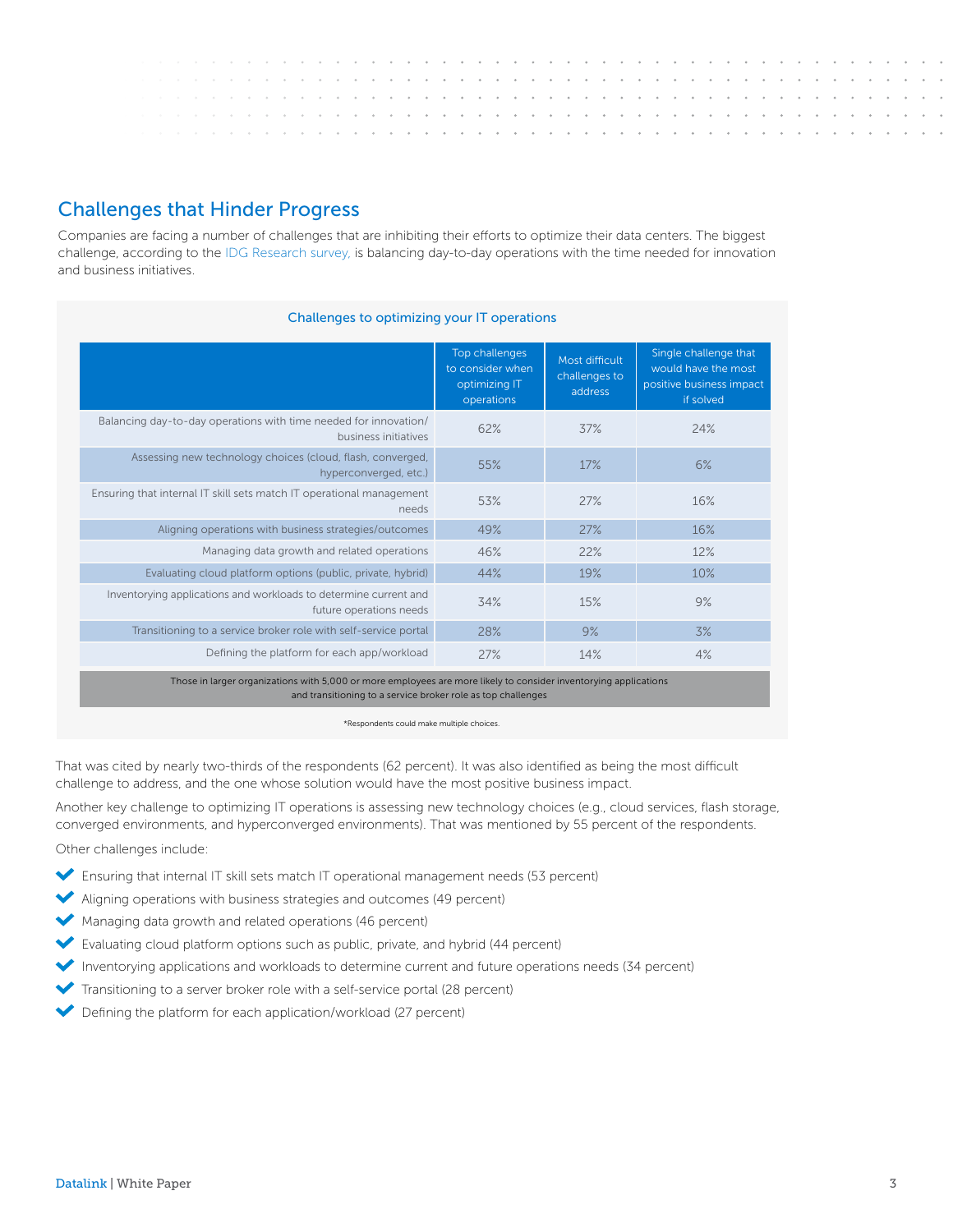Those respondents in larger organizations with 5,000 or more employees are more likely to consider inventorying applications and transitioning to a service broker role as top challenges.

Contributing to IT optimization challenges is the fact that organizations are facing an increasingly complex application ecosystem that continues to grow in size and scope. The mean number of applications in use today at the organizations surveyed is 376, and this is expected to increase to 426 over the next two years. More than one-third of the organizations (35 percent) have 500 or more applications in use today.



The need to manage this growing application portfolio is placing increased demands on the resources of internal IT organizations. The mean number of applications in use today that are managed by IT departments is 342, and this is projected to rise to 419 within two years. About 30 percent of the IT departments are now managing 500 or more applications.

A growing number of business-critical applications is raising the stakes for the IT organizations responsible for managing those applications. On average, half of the internally managed applications are critical to the business, according to the IDG Research survey.

The "move everything to the public cloud" trend proved problematic. Many organizations that have pushed applications to cloud platforms did not fully understand what they were getting into. Due to higher than expected costs, security concerns, and/or different service levels than expected, 38 percent of those surveyed by IDG have started bringing those applications back in house.



While a good number of organizations are investing time and resources to perform application inventories and workload assessments that lay the groundwork for next-generation platform selections, very few are performing application interdependency analyses. And those analyses are required for operational optimization.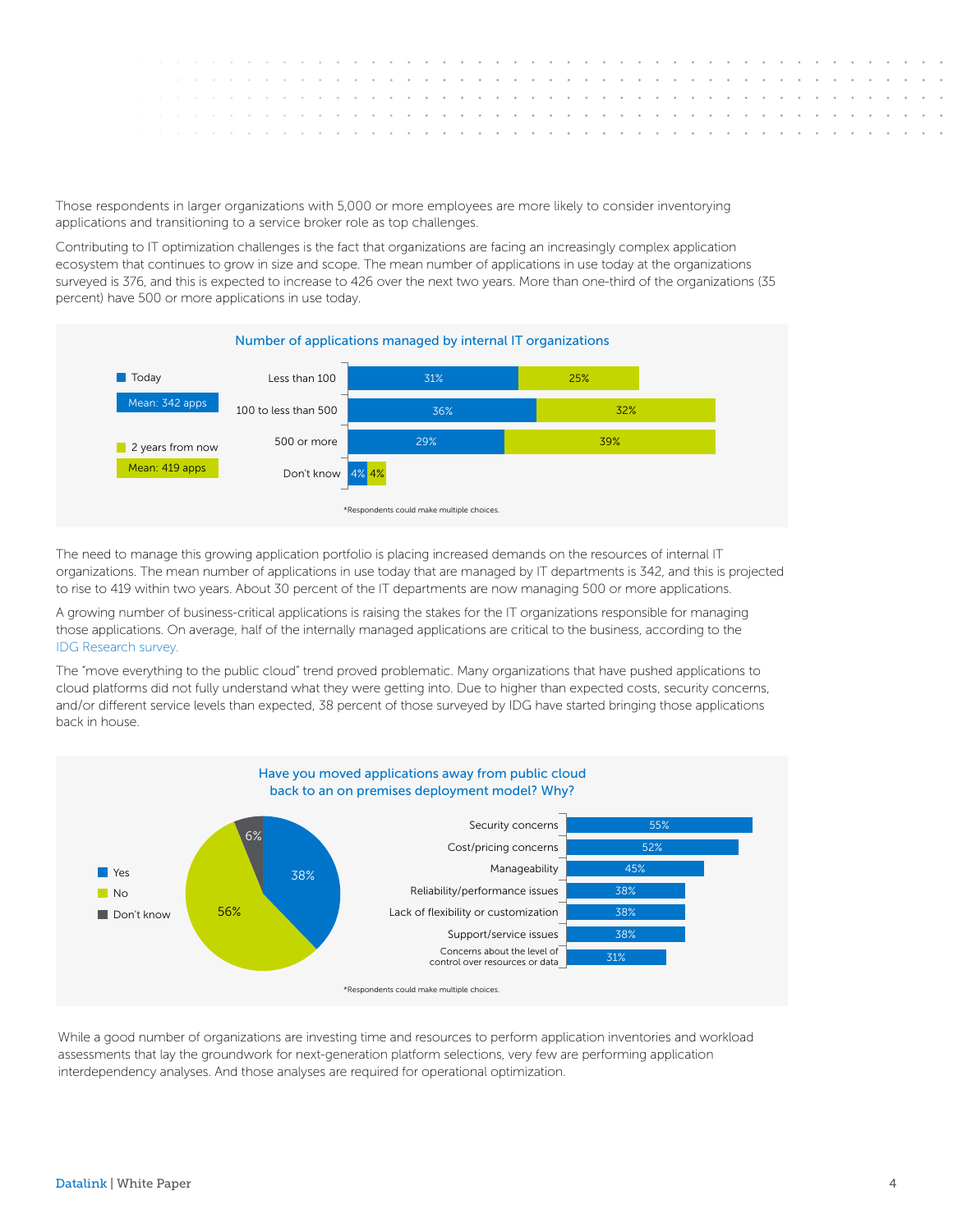and a state of the state the company of the company of  $\sim$  $\sim$  $\sim$ 

# Considerations for Data Center Optimization

In addition to addressing these challenges, companies looking to optimize their IT infrastructures need to keep in mind some important considerations that could have an impact on the success of the endeavor:

- For example, how do they best decide on a platform that will help drive data center optimization and also align with overall business goals? Should flash storage be part of the new environment, and should it be "all flash" or a combination of storage technologies? What role could software-defined storage or networking play in the new IT environment? It all depends on the workload. Thorough workload assessments are essential before platform decisions can be made.
- Determining whether public or private clouds should be used, or a combination of both, is another consideration. Many companies are using public cloud services for applications such as email, but placing more sensitive applications and data in private clouds.
- Not every business application is well suited for the public cloud, and some might be so strategic to the business that senior executives prefer they not be migrated to a cloud service. Organizations can avoid costly mistakes by doing their homework on the front end through workload and interdependency assessments.
- Yet another consideration is the company's information security and regulatory compliance requirements, and what impact data center optimization will have on security. The protection of data and other IT resources is a major priority today, and security must be one of the key considerations when selecting a platform and moving ahead with an optimization strategy. The IDG Research survey showed that security requirements are the number one factor among respondents when deciding on IT platforms, with 62 percent saying it was critical. The next highest factor was compliance requirements and expectations, cited by 37 percent.

|                            | Security requirements                                         |     | 62% |     | 6%<br>32% |
|----------------------------|---------------------------------------------------------------|-----|-----|-----|-----------|
|                            | Compliance requirements and expectations                      | 37% |     | 51% | 12%       |
|                            | Business objectives/goals                                     | 32% |     | 60% | 8%        |
| Critical (9-10)<br>$6 - 8$ | Performance requirements                                      | 31% |     | 63% | 6%        |
| Not important (1-5)        | Cost                                                          | 27% |     | 63% | 10%       |
|                            | Scalability requirements                                      | 26% |     | 55% | 19%       |
|                            | Manageability                                                 | 23% |     | 64% | 13%       |
|                            | Time/resources necessary for maintenance of IT operations     | 23% |     | 63% | 14%       |
|                            | Complexity or demands of the application(s) involved          | 20% | 62% |     | 18%       |
|                            | IT skill set alignment/availability of needed IT skill set    | 20% | 60% |     | 20%       |
|                            | Data access requirements (frequency, number of access points) | 18% | 60% |     | 22%       |
|                            | Data storage requirements                                     | 18% | 57% |     | 25%       |
|                            | Ability to leverage next gen technology innovations           | 18% | 52% |     | 30%       |
|                            | Geographies being served                                      | 15% | 44% |     | 41%       |
|                            | Preference of workload owners or users                        | 7%  | 51% |     | 42%       |

#### Importance of factors when deciding on IT platform

\*Respondents could make multiple choices.

 Finally, what specific skills and process changes are needed within the organization to make the data center optimization strategy a success? If the skills needed are not available internally, who can best provide those outside the organization? Data center transformation is not only about technology, but about the skills and processes necessary to transform the environment into one that is agile, sustainable and automated. It's worth noting that while IT organizations are slowly increasing their reliance on outsourced service providers, in-house staff still carry a huge share of the workload for IT operations management. About two-thirds (65 percent) of IT operations management tasks are handled by in-house staff, compared with 18 percent handled by outsourced service providers and 17 percent by contractors or other outside workers, according to the IDG Research survey.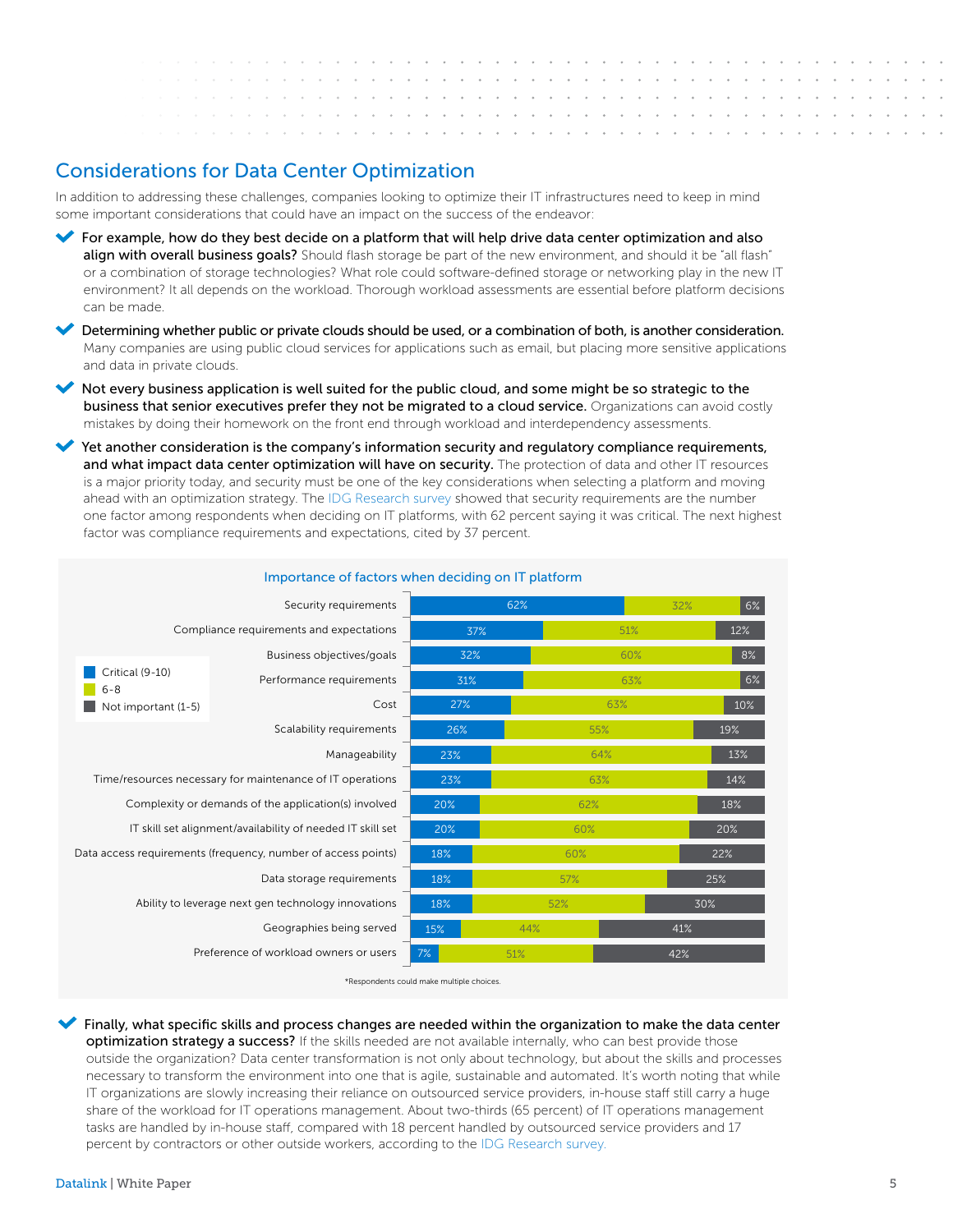

# Opportunities and Action Items

Data center optimization offers organizations a number of potential benefits. For example, they can now deliver the continuous access that employees, customers, business partners, and others have come to expect from modern, digital businesses.

An optimized IT environment is better suited to support the growing number of mobile technology users, who want fast and secure access to corporate networks and data any time and from any location.

Enterprises with optimized data centers can also support accelerated processes so they can deliver applications, products, and services more quickly to users and customers.

And the technology platforms that make optimization possible – cloud computing, virtualization, flash storage, softwaredefined storage, and hyperconvergence – can provide cost and energy savings through more efficient use of IT resources such as servers and storage systems.

In general, data center optimization enables enterprises to operate more efficiently, and that can help them be more competitive in their markets.

What should companies be doing to prepare for or advance their data center optimization efforts? A number of items should be included on the checklists of IT leaders looking to leverage this strategy, including two particularly important tasks.

## 1. Evaluate current state

Companies should assess where things are right now. Although it might be a lot of work, taking inventory of applications is a good practice. Those enterprises surveyed by IDG Research that take the time to inventory applications and analyze their requirements and interdependencies are more likely to report success with IT optimization.



Of those organizations who report that their IT operations are more fully optimized, 67 percent have completed an application inventory, 41 percent have defined workload requirements, and 48 percent have conducted an interdependency analysis.

#### 2. Consider an expansion of cloud initiatives

Nearly half of the organizations surveyed by IDG Research (48 percent) said they were looking to expand their cloud initiatives over the next 12 to 14 months as they look for ways to optimize IT operations.

About six out of 10 organizations (62 percent) are currently investing or planning to invest in private and public cloud technologies over the next year. Larger organizations with more than 5,000 employees are even more likely to be investing in cloud technologies (72 percent).